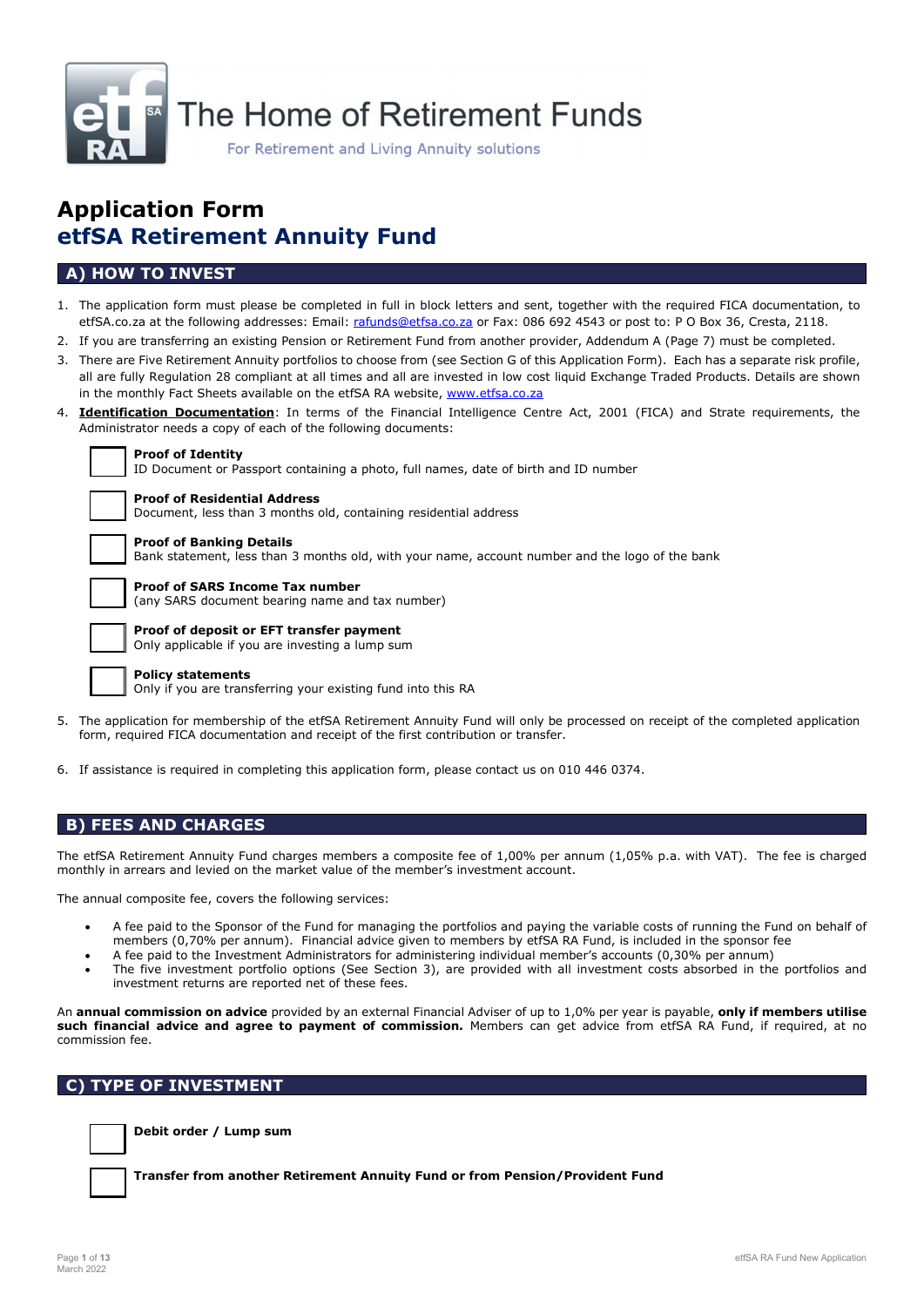| <b>D) INVESTOR DETAILS</b>                                                                                                                                                            |                             |   |        |   |             |               |  |             |      |        |  |
|---------------------------------------------------------------------------------------------------------------------------------------------------------------------------------------|-----------------------------|---|--------|---|-------------|---------------|--|-------------|------|--------|--|
| Title                                                                                                                                                                                 | Surname                     |   |        |   |             |               |  |             |      |        |  |
| First name(s)                                                                                                                                                                         |                             |   |        |   |             |               |  |             |      |        |  |
| Date of Birth<br>D<br>D                                                                                                                                                               | M<br>M                      |   |        |   | Nationality |               |  |             |      |        |  |
| ID Number or Passport (if no RSA ID)                                                                                                                                                  |                             |   |        |   |             |               |  |             |      |        |  |
| Tax Number                                                                                                                                                                            |                             |   |        |   |             |               |  |             |      |        |  |
| Country of Residence                                                                                                                                                                  |                             |   |        |   |             |               |  |             |      |        |  |
| Occupation                                                                                                                                                                            |                             |   |        |   |             |               |  |             |      |        |  |
| Physical Address                                                                                                                                                                      |                             |   |        |   |             |               |  |             |      |        |  |
|                                                                                                                                                                                       |                             |   |        |   |             |               |  | Postal Code |      |        |  |
|                                                                                                                                                                                       |                             |   |        |   |             |               |  |             |      |        |  |
| Postal Address                                                                                                                                                                        |                             |   |        |   |             |               |  | Postal Code |      |        |  |
|                                                                                                                                                                                       |                             |   |        |   |             |               |  |             |      |        |  |
| Contact Number                                                                                                                                                                        |                             |   |        |   |             | Mobile Number |  |             |      |        |  |
| Email Address                                                                                                                                                                         |                             |   |        |   |             |               |  |             |      |        |  |
| Please specify your preferred method of receiving correspondence*                                                                                                                     |                             |   |        |   |             |               |  | E-mail      |      | Post   |  |
| *Where no selection is made correspondence will be sent to the e-mail address supplied above. If no e-mail address is supplied, correspondence<br>will be sent via post at your cost. |                             |   |        |   |             |               |  |             |      |        |  |
| <b>Politically Exposed Person</b>                                                                                                                                                     |                             |   |        |   |             |               |  |             |      |        |  |
| A Politically Exposed Person or PEP is a term describing someone who has been entrusted with a prominent public function, or an individual                                            |                             |   |        |   |             |               |  |             |      |        |  |
| who is closely related to such a person. I consider myself to be, or to be associated with a Politically Exposed Person:                                                              |                             |   |        |   |             |               |  |             |      |        |  |
| No<br>Yes                                                                                                                                                                             |                             |   |        |   |             |               |  |             |      |        |  |
| I undertake to forthwith inform the Administrator in writing should the circumstances in the declaration above change.                                                                |                             |   |        |   |             |               |  |             |      |        |  |
| <b>ACTING ON BEHALF OF INVESTOR*</b><br>E)                                                                                                                                            |                             |   |        |   |             |               |  |             |      |        |  |
| This is for Guardians of minors or persons with Powers of Attorney                                                                                                                    |                             |   |        |   |             |               |  |             |      |        |  |
| Title                                                                                                                                                                                 | Surname                     |   |        |   |             |               |  |             |      |        |  |
| First Name(s)                                                                                                                                                                         |                             |   |        |   |             |               |  |             | Male | Female |  |
| Date of Birth<br>$\mathsf D$<br>D                                                                                                                                                     | $\mathbb{M}$<br>$\mathbb M$ | Y | Y<br>Y | Y | Nationality |               |  |             |      |        |  |
| ID Number or Passport (if no RSA ID)                                                                                                                                                  |                             |   |        |   |             |               |  |             |      |        |  |
|                                                                                                                                                                                       |                             |   |        |   |             |               |  |             |      |        |  |
| Country of Residence                                                                                                                                                                  |                             |   |        |   |             |               |  |             |      |        |  |
| Physical Address                                                                                                                                                                      |                             |   |        |   |             |               |  |             |      |        |  |
|                                                                                                                                                                                       |                             |   |        |   |             |               |  | Postal Code |      |        |  |
|                                                                                                                                                                                       |                             |   |        |   |             |               |  |             |      |        |  |
| Postal Address                                                                                                                                                                        |                             |   |        |   |             |               |  | Postal Code |      |        |  |
|                                                                                                                                                                                       |                             |   |        |   |             |               |  |             |      |        |  |
| Contact Number                                                                                                                                                                        |                             |   |        |   |             | Mobile Number |  |             |      |        |  |
| Email Address                                                                                                                                                                         |                             |   |        |   |             |               |  |             |      |        |  |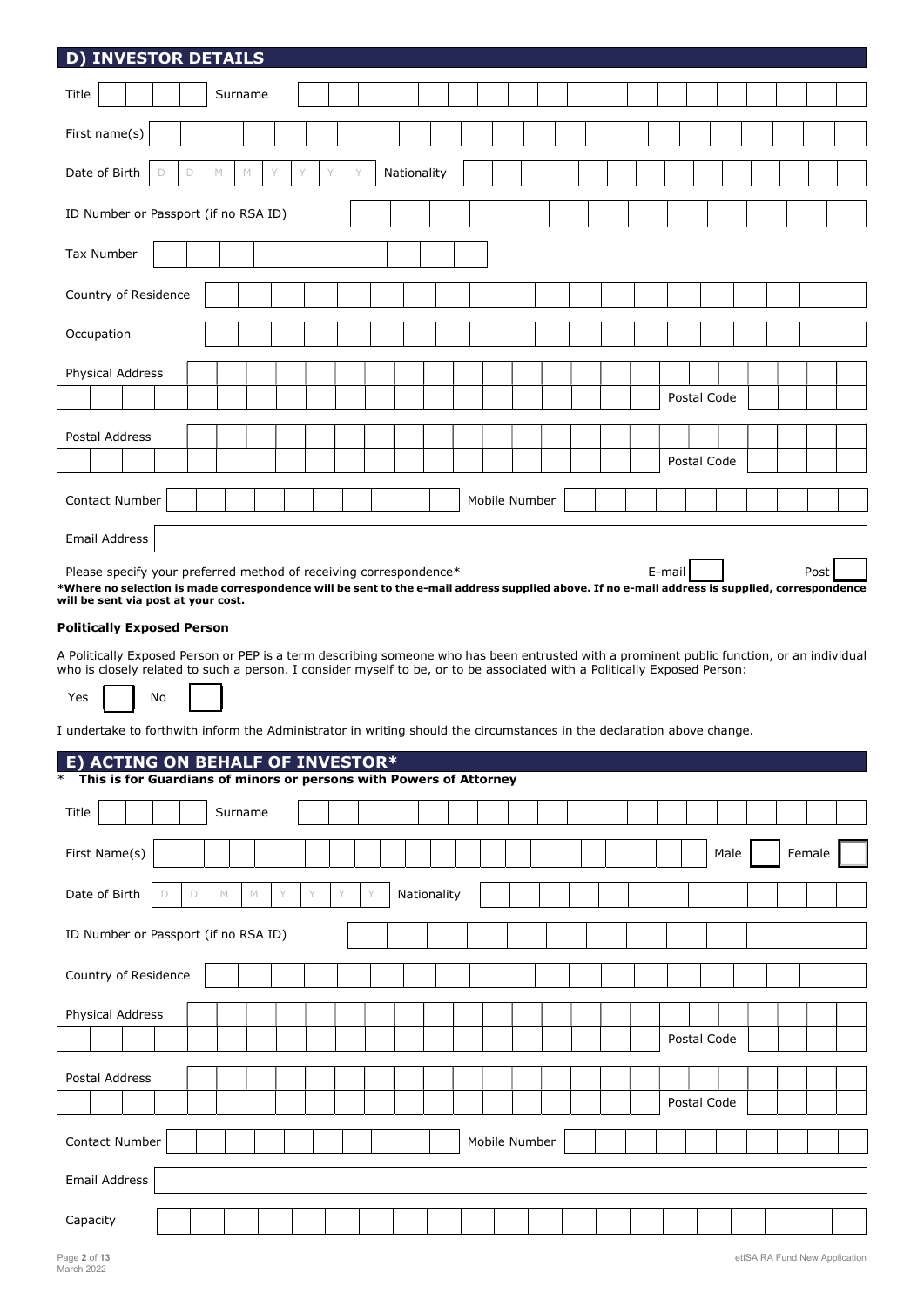| I J INVESTOR DAINR DETAILS                                                                      |  |  |  |  |  |              |                    |  |  |  |  |
|-------------------------------------------------------------------------------------------------|--|--|--|--|--|--------------|--------------------|--|--|--|--|
| Name of Account Holder                                                                          |  |  |  |  |  |              |                    |  |  |  |  |
| Name of Bank                                                                                    |  |  |  |  |  |              |                    |  |  |  |  |
| <b>Branch Name</b>                                                                              |  |  |  |  |  |              | <b>Branch Code</b> |  |  |  |  |
| <b>Account Number</b>                                                                           |  |  |  |  |  | Account Type |                    |  |  |  |  |
| If debit order bank details differ from the investor bank details, complete and sign the below: |  |  |  |  |  |              |                    |  |  |  |  |
| Name of Account Holder                                                                          |  |  |  |  |  |              |                    |  |  |  |  |
| Name of Bank                                                                                    |  |  |  |  |  |              |                    |  |  |  |  |
| <b>Branch Name</b>                                                                              |  |  |  |  |  |              | <b>Branch Code</b> |  |  |  |  |
| <b>Account Number</b>                                                                           |  |  |  |  |  | Account Type |                    |  |  |  |  |
| ويتقادمهما بالمراجع ويتماسح والمتالية والمنافذ                                                  |  |  |  |  |  |              |                    |  |  |  |  |

### Debit order authority

- 1. I/We hereby request, instruct and authorize the Administrator to draw against my/our account with the bank noted above (or any bank or branch to which I/we may transfer my account).
- 2. I/We understand that all such withdrawals from my/our bank account shall be treated as though they had been signed by me/us personally.
- 3. I/We agree to pay any bank charges and costs relating to the debit order authority, including debit order rejection fees.<br>4. I/We acknowledge that I/we may cancel this authority by giving the Administrator not less than
- I/We acknowledge that I/we may cancel this authority by giving the Administrator not less than 10 calendar days' written notice. 5. I/We agree that receipt of this instruction by the Administrator (as defined in the Terms and Conditions) shall be regarded as
- receipt thereof by my/our bank. 6. In order to activate the debit order, the Administrator must receive the application form at least 10 calendar days prior to the first debit order date.
- 7. The debit order will only be actioned on the signing of this Authority.
- 8. Bank reference number on your bank statement will be etfSA RA DO/(followed by unique identification number).

### PLEASE NOTE THAT THE DEBIT ORDER INSTRUCTION WILL ONLY BE ACCEPTED UPON SIGNING OF THIS AUTHORITY BY THE BANK ACCOUNT HOLDER

### Signature of Account Holder

- A bank statement must be attached as proof of banking details (Not older than 3 months)
- The account holder must have a South African bank account
- The onus is on the Investor to inform the Administrator of any changes to the bank account details
- No payments will be made into third party bank accounts or credit cards (i.e. payments will only be made to the bank account in the name of the registered Investor)

| <b>G) INVESTMENT OPTIONS</b>                       |                                                                                                                                                            |                  |                                                            |              |
|----------------------------------------------------|------------------------------------------------------------------------------------------------------------------------------------------------------------|------------------|------------------------------------------------------------|--------------|
|                                                    |                                                                                                                                                            |                  |                                                            |              |
| <b>Source of Funds</b><br>Salary                   | Transfer<br>Donation                                                                                                                                       | Investment       | Inheritance<br>Other                                       |              |
|                                                    | <b>Minimum investment per portfolio:</b> Initial lump sum: R5000 Additional Lump sum: R1000 Debit order: R300                                              |                  |                                                            |              |
| <b>Portfolio</b>                                   |                                                                                                                                                            |                  | Debit order (R)                                            | Lump Sum (R) |
| Wealth <b>Conservator</b> Fund $(CPI + 3\%)$       |                                                                                                                                                            |                  |                                                            |              |
| Wealth <b>Builder</b> Fund (CPI + 5%)              |                                                                                                                                                            |                  |                                                            |              |
| Wealth Enhancer Fund (CPI + 7%)                    |                                                                                                                                                            |                  |                                                            |              |
| Wealth <b>Protector</b> Fund (Cash Fund)           |                                                                                                                                                            |                  |                                                            |              |
|                                                    | Wealth Default Fund (Strategic Asset Allocation Benchmark Fund)                                                                                            |                  |                                                            |              |
| available on our website (www.etfsa.co.za).        | For more details about the various retirement fund options, please consult the "Fact Sheets" updated each month,                                           |                  |                                                            |              |
| <b>Recurring Payment Option</b><br>(if applicable) | The administrator will collect from the elected bank account<br>I will set up a recurring payment at my bank to credit the etfSA RA bank account regularly |                  |                                                            |              |
| Debit Order Date (if applicable)                   | 25 <sup>th</sup><br>3rd                                                                                                                                    |                  |                                                            |              |
| <b>Debit order</b><br>5%<br>annual increase        | 10%<br>15%                                                                                                                                                 | 20%              | Other                                                      |              |
| Lump sum payments should be made to:               |                                                                                                                                                            |                  |                                                            |              |
| <b>Account Name:</b><br>Account No.:               | etfSA RA Fund Account<br>6271 381 5910                                                                                                                     | Bank:<br>Branch: | <b>First National Bank</b><br><b>RMB Corporate Banking</b> |              |
| Branch Code:                                       | 204 109                                                                                                                                                    | Reference:       | <b>Your ID number</b>                                      |              |

Proof of payment to be submitted together with this form.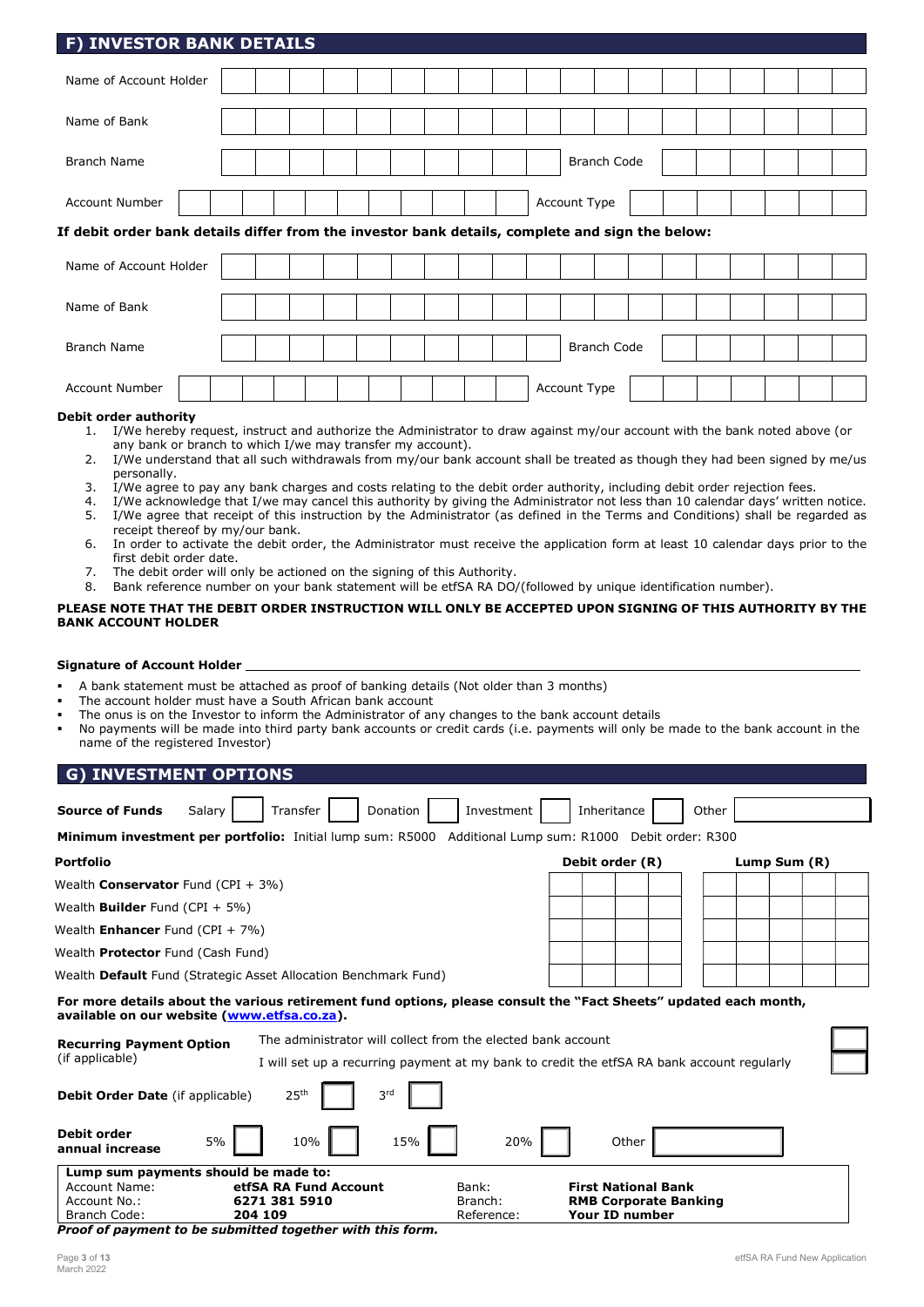# G) BENEFICIARY NOMINATIONS AND DETAILS

The Trustees of the Fund have a duty in terms of the Pension Funds Act to distribute the benefit arising upon your death to your dependants and nominees. The Act requires the Trustees to trace these dependants and beneficiaries and to distribute the benefit to them after consideration of their level of dependence on you at the time of your death. Therefore, a fully completed form which lists all your dependants will ensure that the Trustees are able to identify your dependants and beneficiary nominees without delay and to have knowledge of your personal wishes with regards to the allocation of the benefit. This will enable the Trustees to finalise the distribution and effect payment to beneficiaries promptly.

For further details on nomination of beneficiaries, consult Section 6 of the Terms and Conditions of Membership. You may revoke or make changes to the dependants and beneficiaries nominated in this form by notifying the Fund in writing or via your secure on-line account held with the Administrator, which must be received before your death. The allocation of benefits on your death is at the discretion of the Trustees of the Fund, subject to the terms of section 37(c) of the Pensions Fund Act. Only nominations of natural persons will be accepted. Nominations will only be accepted where the ID/Passport number of the beneficiary has been provided.

If there are more than six dependants or nominated beneficiaries, please make a copy of this section and attach the signed copy to the application form. Please ensure that the allocation of the benefits add up to 100%.

### Total number of Beneficiaries

|                      | <b>Beneficiary 1</b> | <b>Beneficiary 2</b> |
|----------------------|----------------------|----------------------|
| Surname              |                      |                      |
| First Name(s)        |                      |                      |
| ID Number            |                      |                      |
| Relationship         |                      |                      |
| Share %              |                      |                      |
| Contact Number       |                      |                      |
| <b>Email Address</b> |                      |                      |
|                      | <b>Beneficiary 3</b> | <b>Beneficiary 4</b> |
| Surname              |                      |                      |
| First Name(s)        |                      |                      |
| ID Number            |                      |                      |
| Relationship         |                      |                      |
| Share %              |                      |                      |
| Contact Number       |                      |                      |
| <b>Email Address</b> |                      |                      |
|                      | <b>Beneficiary 5</b> | <b>Beneficiary 6</b> |
| Surname              |                      |                      |
| First Name(s)        |                      |                      |
| ID Number            |                      |                      |
| Relationship         |                      |                      |
| Share %              |                      |                      |
| Contact Number       |                      |                      |
| Email Address        |                      |                      |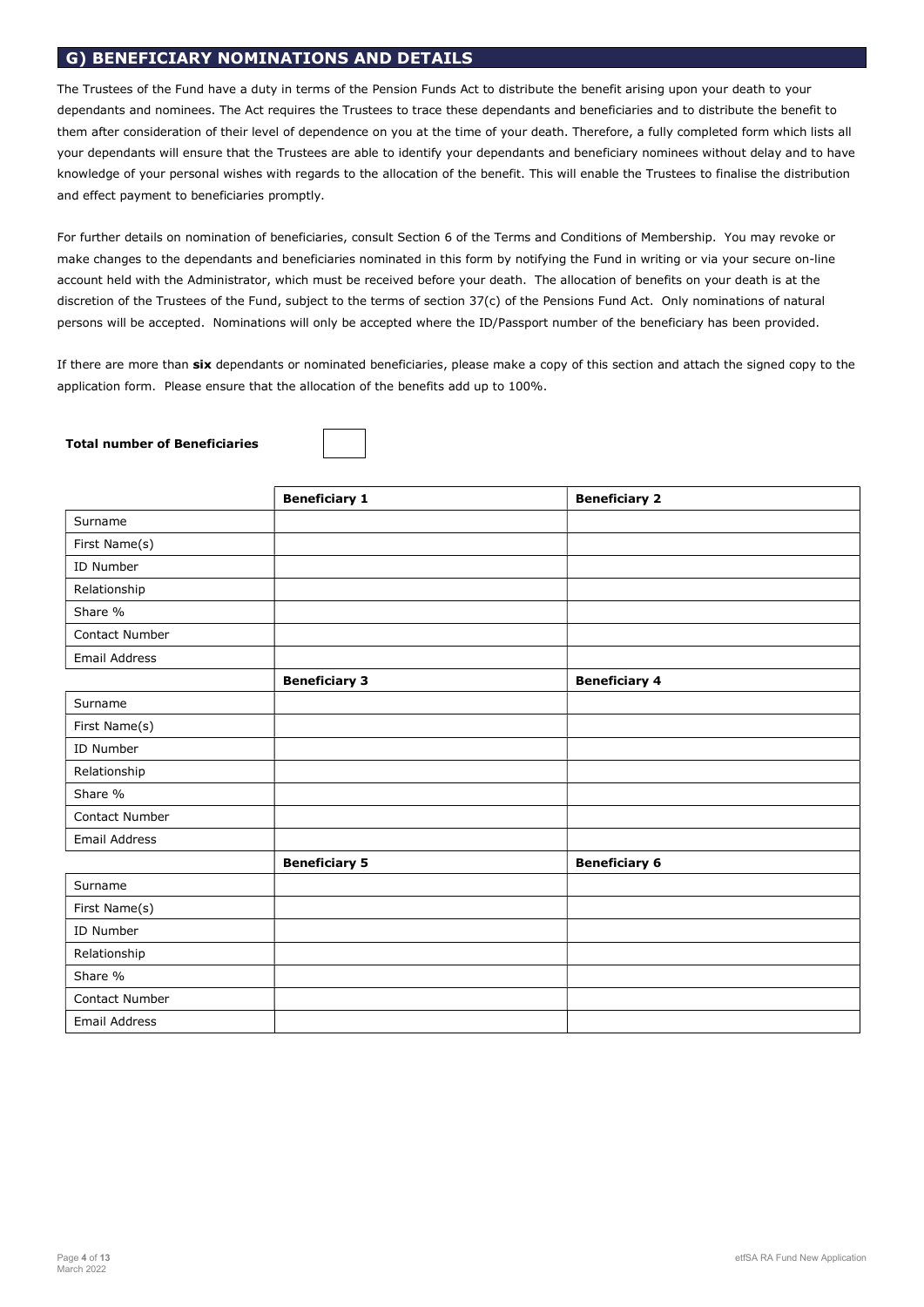# H) DETAILS OF DEPENDANTS

Please provide details of any persons that are financially dependent on you (the member) and/or have a legal claim for maintenance against you. Please provide details of the extent to which the dependant is financially dependent on you, the member. If the dependent is totally dependent on you, please enter 100%, or less if the dependent is only partially dependent on you.

On making any awards to beneficiaries after your death, the Trustees will take into account any dependents at the time that are fully or partially dependent on you.

### Total number of Dependants

|                      | Dependant 1        | <b>Dependant 2</b> |
|----------------------|--------------------|--------------------|
| Surname              |                    |                    |
| First Name(s)        |                    |                    |
| ID Number            |                    |                    |
| Relationship         |                    |                    |
| Share %              |                    |                    |
| Contact Number       |                    |                    |
| <b>Email Address</b> |                    |                    |
|                      | <b>Dependant 3</b> | Dependant 4        |
| Surname              |                    |                    |
| First Name(s)        |                    |                    |
| ID Number            |                    |                    |
| Relationship         |                    |                    |
| Share %              |                    |                    |
| Contact Number       |                    |                    |
| <b>Email Address</b> |                    |                    |
|                      | <b>Dependant 5</b> | Dependant 6        |
| Surname              |                    |                    |
| First Name(s)        |                    |                    |
| ID Number            |                    |                    |
| Relationship         |                    |                    |
| Share %              |                    |                    |
| Contact Number       |                    |                    |
| <b>Email Address</b> |                    |                    |

# I) FINANCIAL ADVICE

etfSA.co.za, an authorised Financial Adviser and Financial Intermediary, can provide investment advice and consultation services to advise you on:

- Transfers from other retirement funds;
- etfSA RA Fund portfolio choices;
- guidance on current and future financial planning for retirement.
- Access to retirement benefits counselling is provided not less than three (3) months before members elect to retire, or when required by members, as determined by the Rules of the Fund and/or as may be prescribed.

etfSA.co.za offers these services at no cost to members, or prospective members, of the etfSA RA Fund.

etfSA.co.za, and its associated companies, is the designated financial adviser for the etfSA Retirement Annuity Fund. Should you wish to use an external financial adviser, please ask your financial adviser to contact us.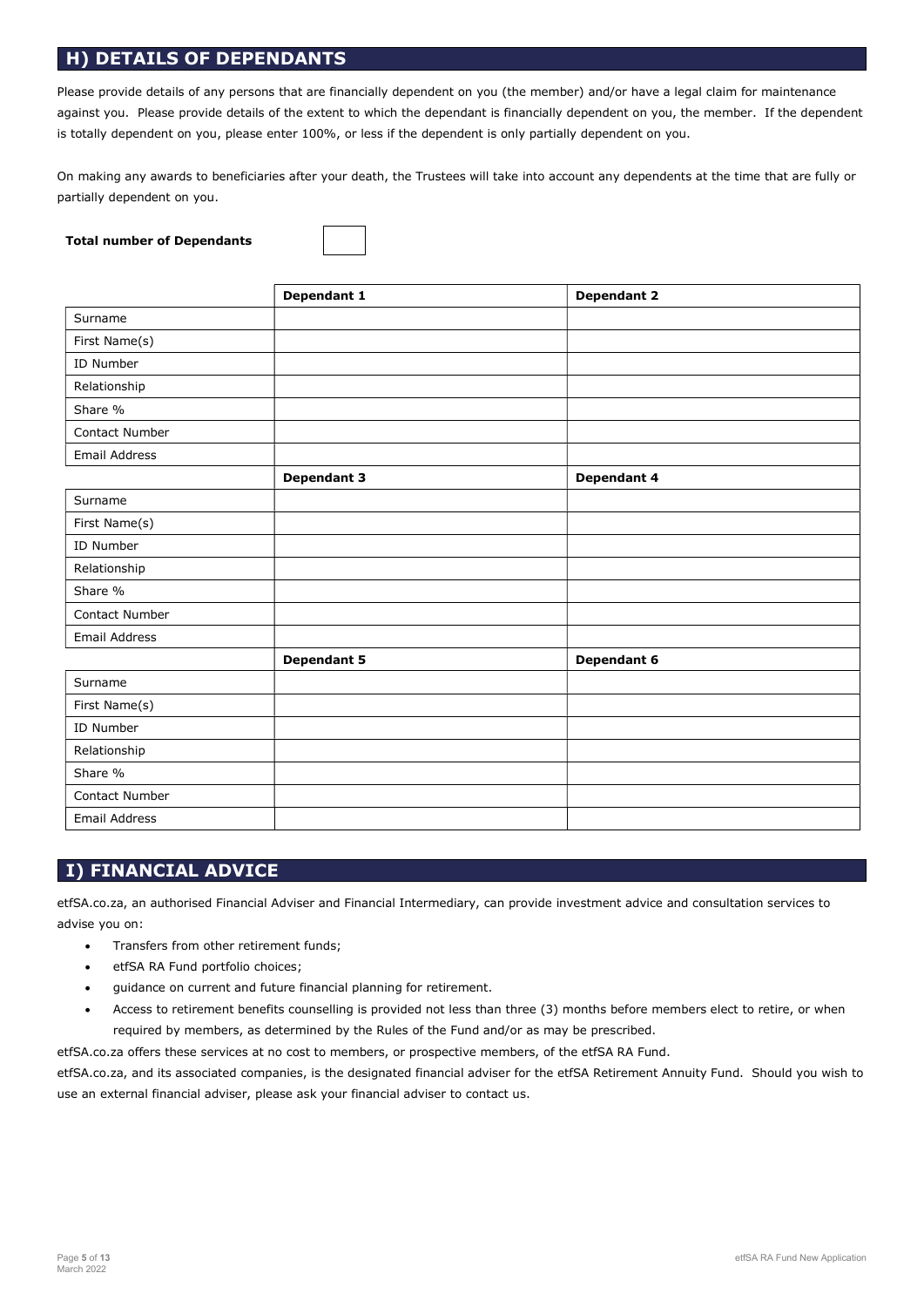# J) INVESTOR DECLARATION

- a. I confirm that all information provided in this form and all other documents signed by me in connection with this application, whether in my handwriting or not, is correct
- b. I am responsible for the accuracy and completeness of all answers, statements or other information provided by me or on my behalf
- c. I have not received advice from the Administrator in respect of this application
- d. I confirm that the Administrator may accept signed instructions by facsimile or via other electronic means
- e. I have read, understood and agree to the Terms and Conditions of Membership
- f. By his/her signature hereto the client warrants that he/she has legal capacity to enter into this agreement. If the application is made on behalf of the applicant, such representative must furnish etfSA RA Fund with a copy of a resolution confirming that the person signing this agreement on behalf of the client is duly authorised to do so, or Addendum B must be completed
- g. I agree to abide by any rules, procedures, standards, requirements or any other conditions that may be established by etfSA RA Fund in connection with the use of its electronic services or any other electronic communication services made available by etfSA RA Fund

| Signed at |  |  |  |  |  |  |  |  |  |  | Date | <b>COLL</b><br>⊃ |  | $\sqrt{2}$ |  |  |
|-----------|--|--|--|--|--|--|--|--|--|--|------|------------------|--|------------|--|--|
|           |  |  |  |  |  |  |  |  |  |  |      |                  |  |            |  |  |
| Full name |  |  |  |  |  |  |  |  |  |  |      |                  |  |            |  |  |
|           |  |  |  |  |  |  |  |  |  |  |      |                  |  |            |  |  |
| Capacity  |  |  |  |  |  |  |  |  |  |  |      |                  |  |            |  |  |

SIGNATURE OF INVESTOR/LEGAL GUARDIAN/POWER OF ATTORNEY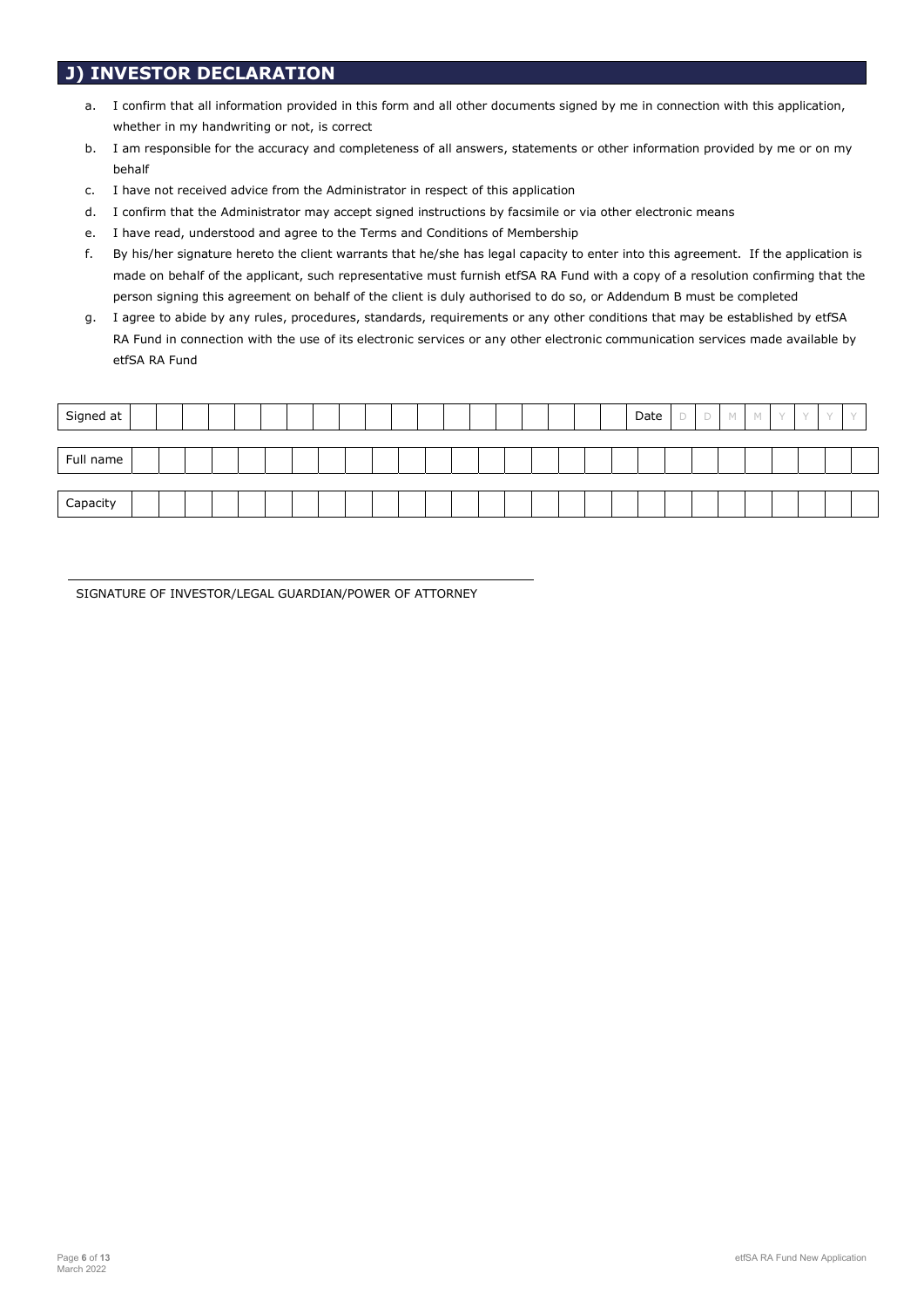### ADDENDUM A

Transfer of Retirement Fund from another RA, Provident, Pension Fund, Preservation Fund or Umbrella Fund to etfSA RA Fund

### TRANSFERRING FUND DETAILS

Please send this Addendum with the completed application form to the etfSA RA Fund administrators.

| Title:                   | First<br>Names: |  |  |  |                |  |  |  |  |  |
|--------------------------|-----------------|--|--|--|----------------|--|--|--|--|--|
| Surname:                 |                 |  |  |  |                |  |  |  |  |  |
| Identity / Passport No.: |                 |  |  |  | Date of birth: |  |  |  |  |  |

|                                           | <b>Transfer 1</b> | <b>Transfer 2</b> |  |
|-------------------------------------------|-------------------|-------------------|--|
| Name of transferring fund:                |                   |                   |  |
| Name of Insurer:                          |                   |                   |  |
| Policy number:                            |                   |                   |  |
| Estimated value as per last<br>statement: |                   |                   |  |
| Active debit order:                       | YES / NO          | YES / NO          |  |
| Contact person:                           |                   |                   |  |
| Contact number:                           |                   |                   |  |
| Email Address:                            |                   | 6546465           |  |
|                                           | <b>Transfer 3</b> | <b>Transfer 4</b> |  |
| Name of transferring fund:                |                   |                   |  |
| Name of Insurer:                          |                   |                   |  |
| Policy number:                            |                   |                   |  |
| Estimated value as per last<br>statement: |                   |                   |  |
| Active debit order:                       | YES / NO          | YES / NO          |  |
| Contact person:                           |                   |                   |  |
| Contact number:                           |                   |                   |  |
| Email Address:                            |                   |                   |  |

\* Transfer from one Retirement Fund to another takes place under Section 14 of the Pension Funds Act. etfSA RA Fund will charge no extra fees for such transfers, but there may be fees payable to the fund from which you are transferring from.

| etfSA RA Fund details:                  |                               |                       |            |  |
|-----------------------------------------|-------------------------------|-----------------------|------------|--|
| Fund Name:                              | etfSA Retirement Annuity Fund | FSCA Approval Number: | 12/8/38021 |  |
| SARS Registration Number: 18/20/4/41147 |                               | Rule Number:          | 8.1        |  |
|                                         |                               |                       |            |  |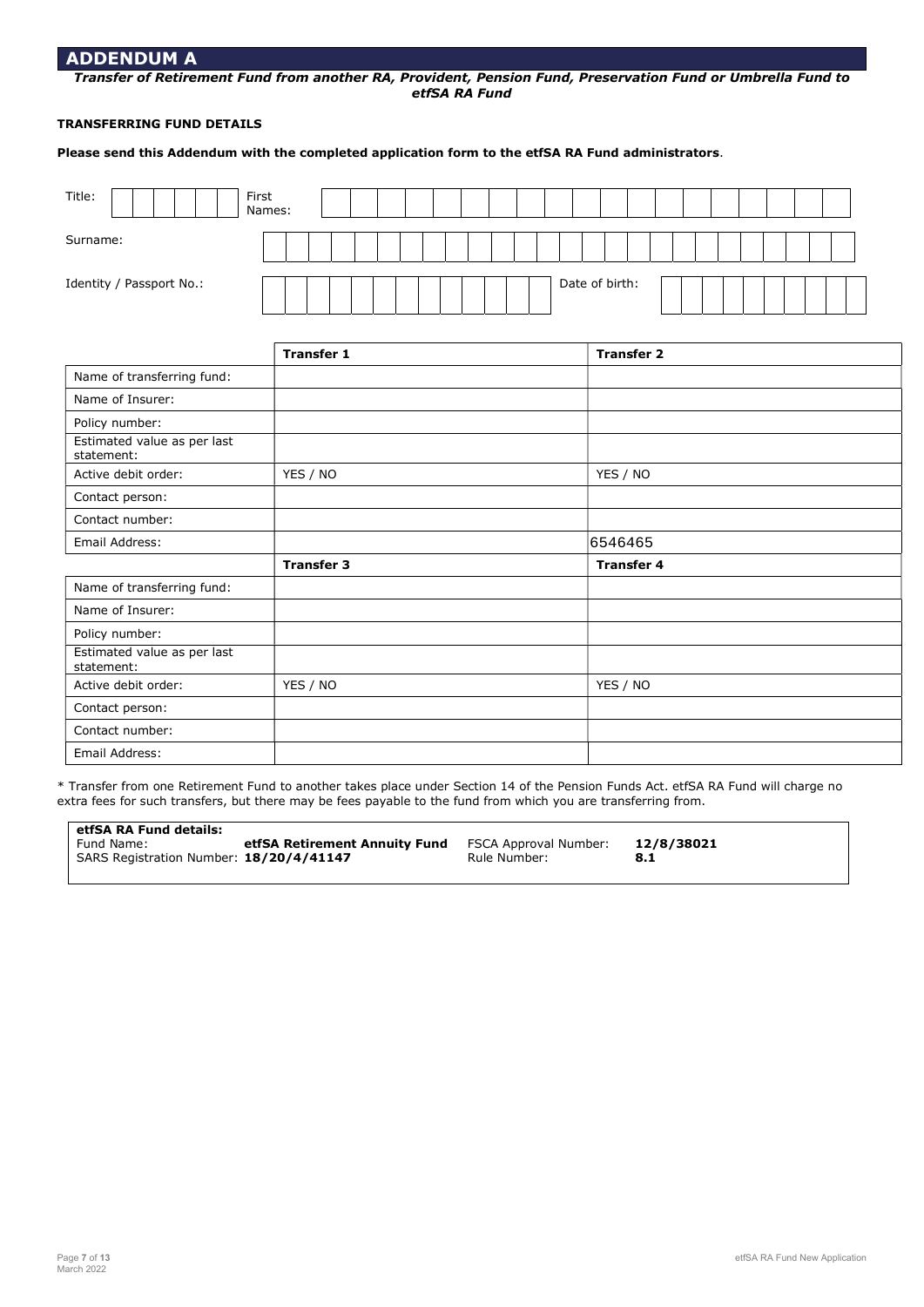# DISCLOSURE ON THE etfSA RETIREMENT ANNUITY FUND

The etfSA RA Fund Is registered with the Financial Services Conduct Authority as a Retirement Annuity Fund (Registration No 12/8/38021), under the Pension Funds Act, 1956.

The etfSA Retirement Annuity Fund is recognised and approved in accordance with the provisions and requirements of a Retirement Annuity Fund in Section 1 of the Income Tax Act No 58 of 1962 as Amended (Reference No 18/20/4/41147). Michael Fitzclarence Brown is the Principal Officer of the Fund, appointed by the FSCA.

M F Brown is a registered Financial Services Provider (FSP License No 39217). The trading name of M F Brown, approved by the FSCA is etfSA.co.za. etfSA.co.za is licensed to provide financial services in the categories: Collective Investment Schemes; Retail Retirement Benefits; Shares and Securities; Short-Term banking Deposits and Friendly Society Benefits.

etfSA RA Fund has appointed an independent Board of Trustees to manage the etfSA Retirement Annuity Fund on behalf of the members of the RA Fund.

The Trustees have appointed etfSA Investment Services, a FSCA-registered discretionary FSP and asset management company (FSP No 40107) to act as the investment administration managers of the etfSA RA Fund.

The Trustees have appointed D and D The Cycle (Pty) Ltd to provide account and benefits administration of the etfSA RA Fund. D and D is a registered Pension Fund Administrator in terms of Section 13(b) of the Pension Funds Act 24 of 1956.

A dedicated website (www.etfsa.co.za) is operated by the etfSA RA Fund to provide all statutory information and details on for the Fund.

### Important Contact Details

| etfSA Retirement Fund                                                                |                      |                            |  |  |
|--------------------------------------------------------------------------------------|----------------------|----------------------------|--|--|
| For further information on the etfSA RA Fund products or investment advice, contact: |                      |                            |  |  |
| Mike Brown                                                                           | Tel: +27 10 446 0377 | Email: mikeb@etfsa.co.za   |  |  |
|                                                                                      |                      |                            |  |  |
| etfSA Investment Services (Pty) Ltd                                                  |                      |                            |  |  |
| Nerina Visser                                                                        | Tel: +27 10 446 0376 | Email: nerinav@etfsa.co.za |  |  |
|                                                                                      |                      |                            |  |  |
| etfSA Retirement Fund Client liaison                                                 |                      |                            |  |  |
| For questions on etfSA RA Fund account or application processes, contact:            |                      |                            |  |  |
| Suzan Ramotshabi                                                                     | Tel: +27 10 446 0374 | Email: rafunds@etfsa.co.za |  |  |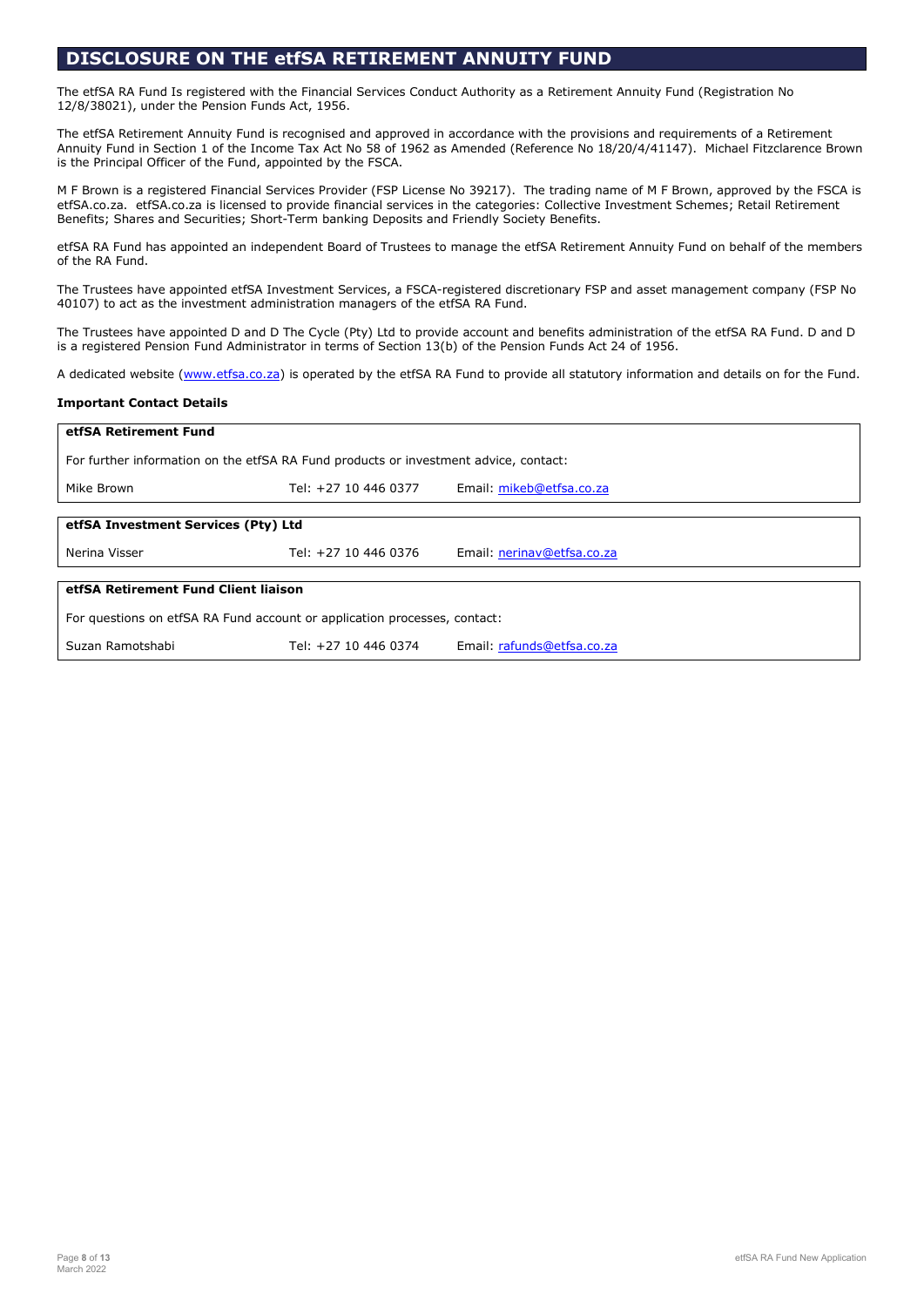## 1. BACKGROUND

- 1.1 The etfSA Retirement Annuity Fund ("The Fund") is registered by the Financial Services Conduct Authority (Registration Certificate No 12/8/38021) and approved by the South African Revenue Services (Reference No 18/20/4/41147).
- 1.2 The Fund is administered by the Board of Trustees, of which the majority of Trustees are non-executive and are independent of etfSA.co.za and the Administrators. The Trustees are required in terms of the Pension Fund Act (1956) to exercise their fiduciary duties in the best interests of the Fund and its members and to manage the Fund according to the Fund rules and applicable legislation.
- 1.3 The Trustees have appointed D & D The Cycle (Pty) Ltd as the Administrators of the Fund ("The Administrators"). D & D The Cycle is a registered Pension Fund Administrator in terms of Section 13(b) of the Pension Funds Act 1956.
- 1.4 The Rules of the etfSA Retirement Annuity fund have been approved by the Financial Services Board and can be viewed in full on the etfSA website (www.etfsa.co.za). This document provides a summary of the Rules applicable to members of the Fund.
- 1.5 The Fund and the Administrator warrant that they hold professional indemnity and fidelity insurance cover, as required by legislation.

### 2. MEMBERSHIP OF THE etfSA RETIREMENT ANNUITY FUND

- 2.1. If not already a member and where appropriate, I hereby apply for membership of the Fund. I understand and agree that the Application Form, the Terms and Conditions of Membership and the Rules of the Fund (as amended from time to time) and any other related documents provided by me and accepted by the Fund, constitute all the documents that will regulate the relationship between the Fund and myself. I understand that in terms of the Fund rules:
	- a. I cannot apply for a loan or use my interest in the Fund as collateral security for a loan;
	- b. I understand that I will not have access to any benefits in the Fund before age 55, unless due to proven medical grounds of disability of ill-health, or if the once-off withdrawal benefits apply to me.
- 2.2. Membership of the Fund will commence when the Administrator has accepted the application form and a contribution has been received in the bank account of the Fund
- 2.3. The Administrator will send the member a document summarising the membership number, account details, investment choice and the Terms and Conditions of Membership. You have 10 days from receipt of this document, to advise the Administrator that all personal and investment information is correct
- 2.4. I understand that my membership of the etfSA Retirement Annuity Fund is subject to the Rules of the Fund. A full copy of the Rules, which have been approved and registered with the Financial Services Conduct Authority, can be viewed at www.etfsa.co.za.
- 2.5. I understand the structure of the administration, the investment options and management fees applicable to my investments in the Fund as detailed in the application form.
- 2.6. A Board of Trustees manages the Fund. The Trustees are required in terms of the Pension Funds Act to exercise their fiduciary duties in the best interest of the Fund
- 2.7. The application is subject to the requirements of the Financial Intelligence Centre Act of 2001, and any information provided is subject to this legislation
- 2.8. All information in instructions and supporting documentation that the Fund and Administrator receives from you must be true and accurate
- 2.9. If you require financial advice, it is your responsibility to appoint a financial adviser. It is also your responsibility to negotiate financial adviser fees with your financial adviser. You may appoint, change or remove your appointed financial adviser at any stage by writing to the Administrator. The Administrator will inform your financial adviser of the change. If you remove your appointed financial adviser, this will take effect after five business days.

### 3. MAKING CONTRIBUTIONS TO THE FUND

- 3.1. The following contributions can be made to the Fund:
	- Initial lump sum (minimum contribution R5 000)
	- Additional lump sum (minimum R1000 per lump sum)
	- Regular contributions via debit order (minimum R300 per debit order)
	- Transfers from other Retirement Funds

Membership of the Fund is voluntary in the sense that you may become a Member or stop contributing to the Fund at any time. All monetary payments to and by the Fund are payable in South Africa, in South African Rand.

If contributions are deducted from your salary and paid by your employer on your behalf, your investment is still your responsibility. There is no obligation on the Fund or Administrator to ensure contributions are made by you, or on your behalf. You may change your contribution levels with your employer. You may also make additional contributions in your own capacity.

If you leave your employer, you may not access your benefit, except under certain withdrawal benefit conditions (Section 7). However, you may:

- Stop contributing without any penalties
- Continue to contribute to your investment in the Fund in your own capacity, provided you meet the minimum requirement at the time.
- 3.2. Transfer your benefit from another Retirement Fund into the Fund. Benefits may be transferred from another registered Retirement, Pension or Provident fund to the Fund, subject to:
	- Rules of the transferring Retirement Fund
	- Fund Rules and requirements of the etfSA RA Fund; and
	- Requirements of the regulatory authorities and legislation.

In addition to all the requirements already listed, such a transfer is also subject to the requirements and agreement of the Administrator, the transferring Fund as well as the Trustees.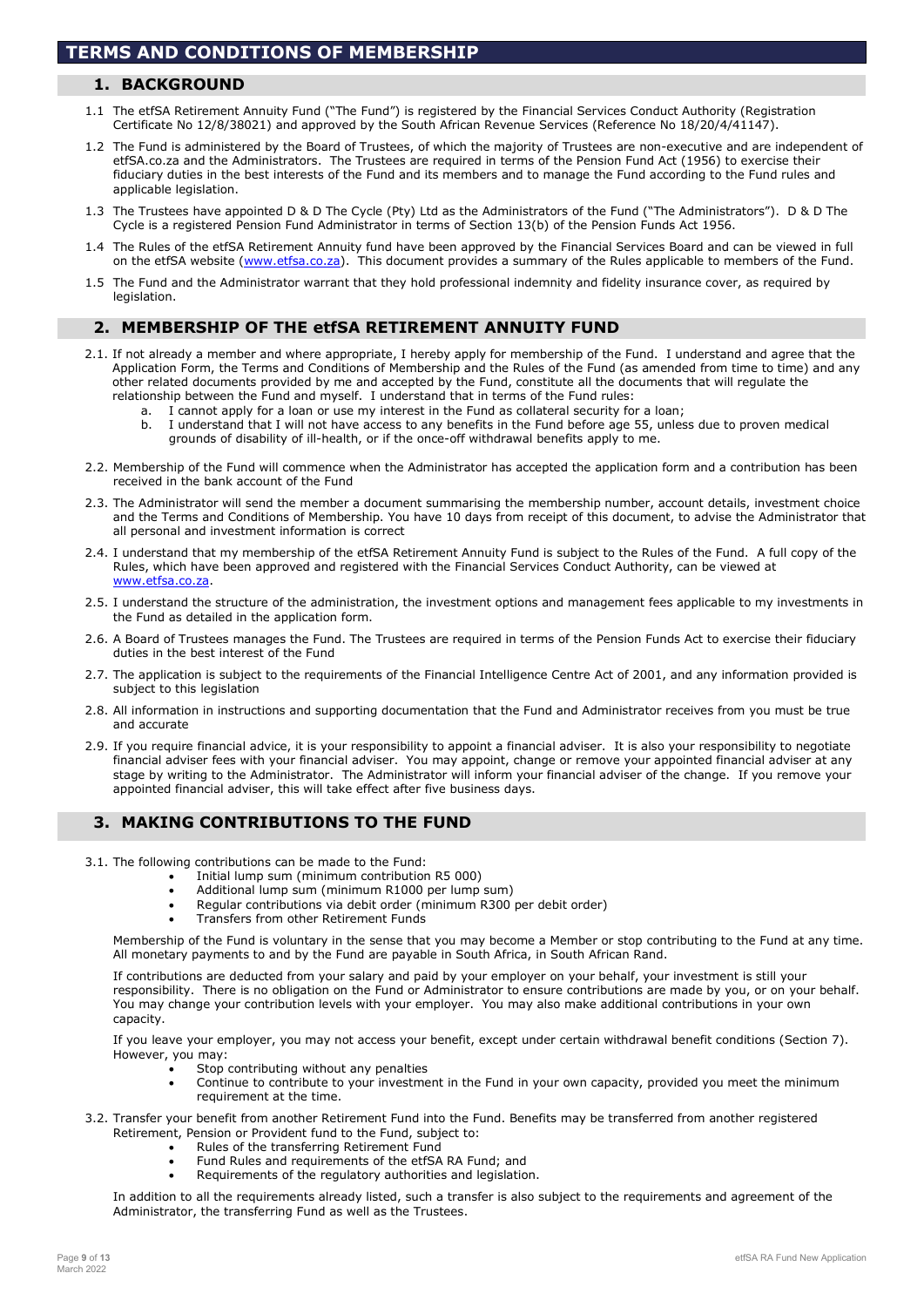### 4. INVESTMENT OPTIONS

4.1. The etfSA Retirement Annuity Fund offers a range of portfolios, designed to meet certain investment criteria in terms of retirement age, risk profiles and investment objectives.

The details of the investment portfolios available to members are contained in the application form and through the fact sheets available on the etfSA RA Funds website.

There are no "default" options, and you will not become a member of the fund unless you choose one or more of the portfolio options. All portfolios have the same cost and fee structures.

4.2. The Trustees have carefully considered the investment requirements of its members and selected a choice of portfolios, solely using Exchange Traded Funds (ETFs) and Exchange Traded Notes (ETNs) as the underlying investments.

Such ETFs and ETFs are listed on the JSE (Stock Exchange) and have the benefit of transparency, liquidity and low cost, which translate to the benefit of the portfolios.

The portfolio funds available to members are managed and created independently of the Trustees by a licensed asset manager.

4.3. The choice of the investment portfolio options is solely that of the members, who will not hold the Trustees liable for their choice.

The member retains the risk and remains responsible for the selection between the various portfolios at all times. Advice can be taken from a financial adviser, where the members require such advice

- 4.4. The Fund is authorised by the member to invest contributions into the portfolio/s chosen by the members from time to time. All income and accruals arising from the investment in the portfolio will be reinvested and will form part of the investments in the Fund.
- 4.5. Switches between the different portfolio options will be allowed. Such switches will be facilitated without cost.

Members are required to complete the Switch transaction form and the Administrators will initiate switches within 24 hours of receipt of the valid instruction on the Fund's Switch form.

The Trustees retain the right to restrict the number of switches per member of a period of time.

- 4.6. The Fund does not provide any guarantees in respect to investment performance. The value of investments in ETFs and ETNs within the portfolios fluctuates relative to the market value of the underlying securities comprising the portfolios.
- 4.7. The member carries the investment risk inherent in the investment option chosen.
- 4.8. All investments are held by the Fund in the listed ETF or ETN securities and registered in the name of the Fund in the JSE/STRATE custodian registers. The member has no right to the specific securities held for their benefit by the Fund.
- 4.9. The Administrator will send an annual statement to members of their fund contributions. Fund credits can be viewed online if arrangements are made with the Administrator.

### 5. FEES AND CHARGES

- 5.1. The Fund charges a composite annual management fee which comprises the following services:
	- A fixed fee paid to the Administrators for administering individual member accounts, processing application and other investor forms, collecting member contributions, reporting to members and administering any benefits due to members
	- A fee to the etfSA Retirement Fund for managing the Fund and picking up all variable costs on behalf of members of the fund, including payment of benefits to members, complying with the rules and requirements of the Fund providing advisory services and for managing and paying for the functions provided by various service providers
- 5.2. Five investment portfolio options are provided for choice by the members, with all investment costs absorbed in the portfolios.
- 5.3. There is no charge for switching between the available investment options
- 5.4. Statutory charges such as income tax, if applicable, will be recovered by the Fund from your investment
- 5.5. etfSA.co.za and its associated companies, provide financial advice to members free of charge.
- 5.6. Financial Adviser Commissions will be paid only where the member has agreed to such commissions in the application form. No initial or upfront commissions are payable.

An annual advice fee, of between 0% to 1,0%, to outside advisers, of the market value of the member's portfolio will be calculated daily and paid monthly in arrears to financial advisers, where applicable.

#### Where no financial adviser is approved by the member, such advice fees will not be applicable.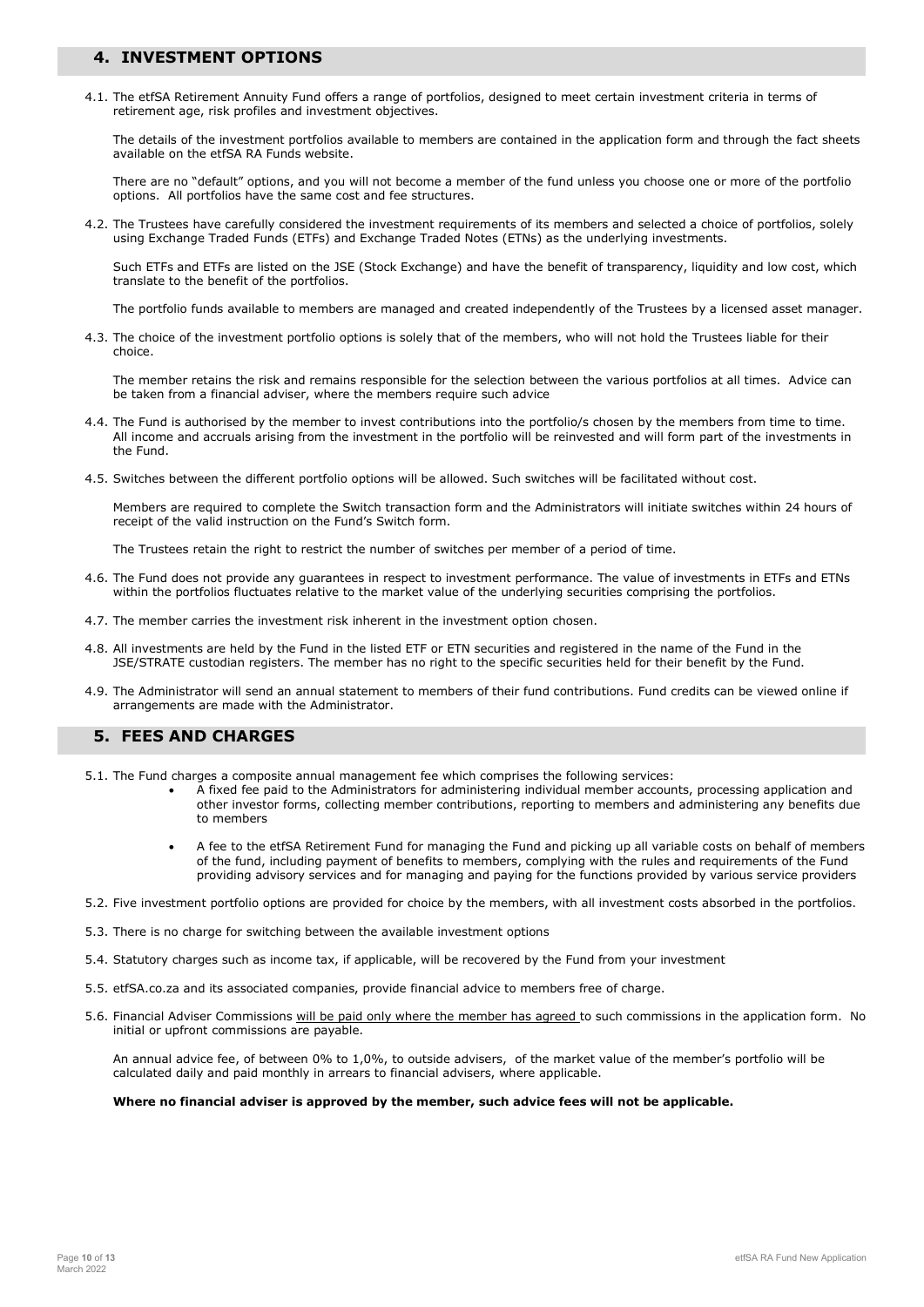### 6. FINANCIAL ADVICE

etfSA.co.za, an authorised Financial Adviser and Financial Intermediary, can provide investment advice and consultation services to advise you on:

- o Transfers from other retirement funds;
- o etfSA RA Fund portfolio choices;
- o guidance on current and future financial planning for retirement.
- o Access to retirement benefits counselling is provided not less than three (3) months before members elect to retire, or when required by members, as determined by the Rules of the Fund and/or as may be prescribed

etfSA.co.za offers these services at no cost to members, or prospective members, of the etfSA RA Fund. etfSA.co.za, and its associated companies, is the designated financial adviser for the etfSA Retirement Annuity Fund. Should you wish to use an external financial adviser, please ask your financial adviser to contact us.

# 7. NOMINATION OF BENEFICIARIES

The Trustees of the Fund have a duty in terms of the Pension Funds Act to distribute the benefit arising upon your death to your dependants and nominees. The Act requires the Trustees to trace these dependants and beneficiaries and to distribute the benefit to them after consideration of their level of dependence on you at the time of your death.

Therefore, a fully completed form which lists all your dependants will ensure that the Trustees are able to identify your dependants and beneficiary nominees without delay and to have knowledge of your personal wishes with regards to the allocation of the benefit. This will enable the Trustees to finalise the distribution and effect payment to beneficiaries promptly.

#### What happens if you don't complete the Form fully with the latest information?

The Trustees will then have to trace your dependants which could become a lengthy and costly exercise and possibly reduce the benefit payable to your dependants due to the costs involved in tracing and verifying your dependants. It is possible that this delay could leave your dependants destitute.

### Who are your dependants?

Your spouse, children (including an adopted child and a child born out of wedlock) and any other person who was financially dependent on you at the date of your death or who would have become financially dependent on you. You may nominate such dependents as your beneficiaries. Your nomination does not guarantee that your beneficiaries will receive any death benefits from the Fund

The beneficiaries can be nominated in the application form, or members can write to the Trustees at any time to change their nomination of beneficiaries. The beneficiary nomination needs to be delivered to the Fund Trustees while the members is still alive and the Fund is not obliged to accept a beneficiary nomination if it is delivered to the Fund after your death.

If you are married in Community of Property, written consent is needed from your spouse to nominate a beneficiary other than your spouse. If you do not obtain your spouse's written consent, they may be entitled to claim a share from your joint estate if divided.

The Trustees are required by legislation to exercise their discretion in allocating any benefits to dependants and beneficiaries after the death of a member.

# 8. WITHDRAWAL OF BENEFITS

### Withdrawal Before Retirement

You may make a withdrawal benefit from the Fund if you are no longer making contributions, only under the following circumstances:

- o The member emigrates from South Africa with the approval and recognition of the South African Reserve Bank
- o Divorce
- o Disability
- o Transfer

#### The administrative process

- If your withdrawal is approved, the Fund will:
	- o Switch the investment portfolio into cash
	- o Apply for a tax directive from South African Reserve Services, if applicable
	- o Implement the instructions of the tax directive
	- o Pay the remaining proceeds to you

### 9. RETIREMENT BENEFITS

#### 9.1 Withdrawal Before Retirement

You may retire from any date after you reach the age of 55. You will need to advise the Fund by completing a Retirement Notification form.

Early retirement (before the age of 55) can only be taken in the case of your permanent disability, due to injury or illness. The Trustees are required to approve your application for early retirement based on medical evidence obtained at your cost.

#### 9.2 Retirement Benefit Options

The benefit is determined by the market value of the investment portfolios held by the member, less fees and charges, on the date of retirement.

Retirement benefit options are:

- The etfSA Retirement Fund Trustees will provide an annuity to members on retirement. Alternatively, the member can request the Administrator to transfer the benefits on retirement to another annuity provider.
- The full benefit may be used to purchase an Annuity in your name.
- A maximum of one-third of the benefit can be taken in cash. The cash portion may be reduced by any tax that is payable as determined by South African Revenue Services.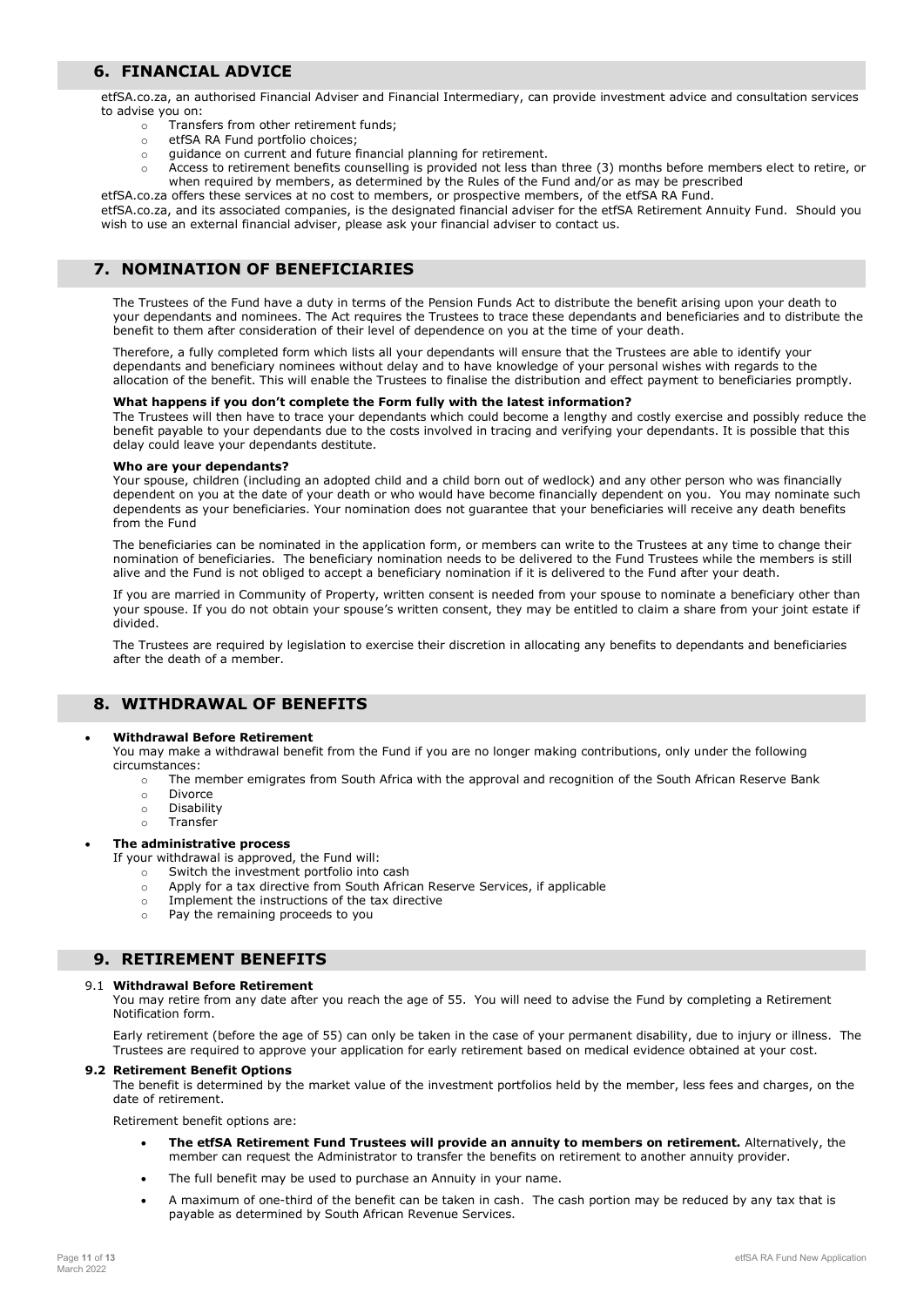- The remaining two-thirds will be used to provide an Annuity in your name.
- The full benefit may only be taken as a cash sum if equal to or not more than R75 000 on the date of retirement. This amount can change as determined by legislation or the regulatory authorities from time to time.

#### 9.3 The Administration Process

After receiving notification of your retirement, the Trustees will:

- Switch your portfolios into cash
- Apply for a tax directive with South African Revenue Services, if applicable.
- Implement the tax directive
- Pay you and/or the provider of the Annuity

### 10.HANDLING OF DEATH BENEFITS

#### 10.1 Notification of Death

The Administrator must be advised of your death in writing. The notification should include:

- The name and identity number of the deceased
- A certified copy of death certificate
- The etfSA Retirement Fund member account number

### 10.2 Determination of Death Benefits

In the event of a member's death, the Trustees will apply Section 37(c) of the Pension Fund Act. This gives the Trustees full discretion concerning who would receive the death benefits.

The nominated Beneficiaries would not automatically receive the benefits, as the Act gives dependants preference. If you have dependants and you have nominated beneficiaries who are not dependents, the Trustees will use their discretion to decide who will receive the benefits.

If the member does not have any dependants, and has not nominated any beneficiaries, the death benefit will be paid to the member's estate.

#### 10.3 Payment of Death Benefits

Once the Trustees have determined who receives the death benefit and the proportion to be paid, the beneficiaries can exercise the following options:

- Purchase a compulsory annuity.
- Receive a cash sum.
- Elect a combination of cash and an annuity.
- Transfer to retirement annuity in the name of the beneficiary

#### 10.4 The Administration Process

Following the Trustees' decision on the distribution of death benefits, the Fund will:

- Apply for a tax directive from South Africa Revenue Services, if any dependants or beneficiaries receive cash benefits.
- Follow the instructions of the tax directive.
- Pay the dependant/s and/or beneficiaries and/or the provider of the annuity
- The Administrator and/or the Trustees can levy a fee, should the establishment of death benefits generate substantial costs.

## 11.CONDITIONS

11.1By acceptance of these Terms and Conditions of Membership of the etfSA Retirement Annuity Fund, the member acknowledges to have read, understood and accepted these Terms and Conditions.

The Terms and Conditions of Membership may be amended from time to time and the current Terms and Conditions of Membership will be always available on the www.etfsa.co.za website.

The full Rules of the etfSA Retirement Annuity Fund, as approved by the Financial Services Conduct Authority, are available on the website (www.etfsa.co.za).

11.2 Members' contributions to the Fund are subject to the following processing times:

- Lump sum contributions, including additional lump sum payments, will typically be processed within 2 business days (excluding Saturdays, Sundays and Public Holidays), after the receipt of the completed application form and/or instruction forms and clearance of the investment amount paid into the bank account of the Fund
- Debit orders will normally be processed within 2 business days of receipt. Any instructions on the Fund's debit order application/amendments to establish new debit orders, or to amend debit order instructions must be received within 10 days of the debit order processing date
- Switch instructions will be processed within 2 business days of receipt of the Fund's Switch instruction form. Switches between one portfolio and another will be done simultaneously to reduce market risk
- Members are advised that electronic internet transfers of contributions may take up to 2 business days to appear in the Fund's bank account. Cheque deposits may require up to 10 business days in South Africa and up to 15 days for transactions in the Common Monetary Area. Contributions will only be available for investment after the clearance period has elapsed and the contributions have been released in the Fund's bank account

Members are required to include proof of payment with any application or instruction forms, i.e. deposit slip, electronic payment confirmation, etc.

11.3 Members who transfer their benefits from another Retirement Annuity Fund, acknowledge that the Fund will apply for the necessary approval of transfer from the Registrar of Pension Funds. Only after receiving the certificate of approval from the Registrar, may the money be transferred.

The member hereby authorises and instructs the transferring find to pay such lump sum amounts into the etfSA Retirement Annuity Fund bank account with immediate effect, once the certificate of approval has been obtained.

- 11.4 The member agrees that the Fund should pay amounts to their dependants and/or beneficiaries upon their death, in accordance with Section 37(c) of the Pension Fund Act No 24 of 1956
- 11.5 The member consents to the Fund making enquiries of whatsoever nature for the purpose of verifying the information disclosed in the application form and consent to the Fund obtaining other information concerning the member from any source whatsoever to process the application and to fulfil the obligations of the Trustees, to the member